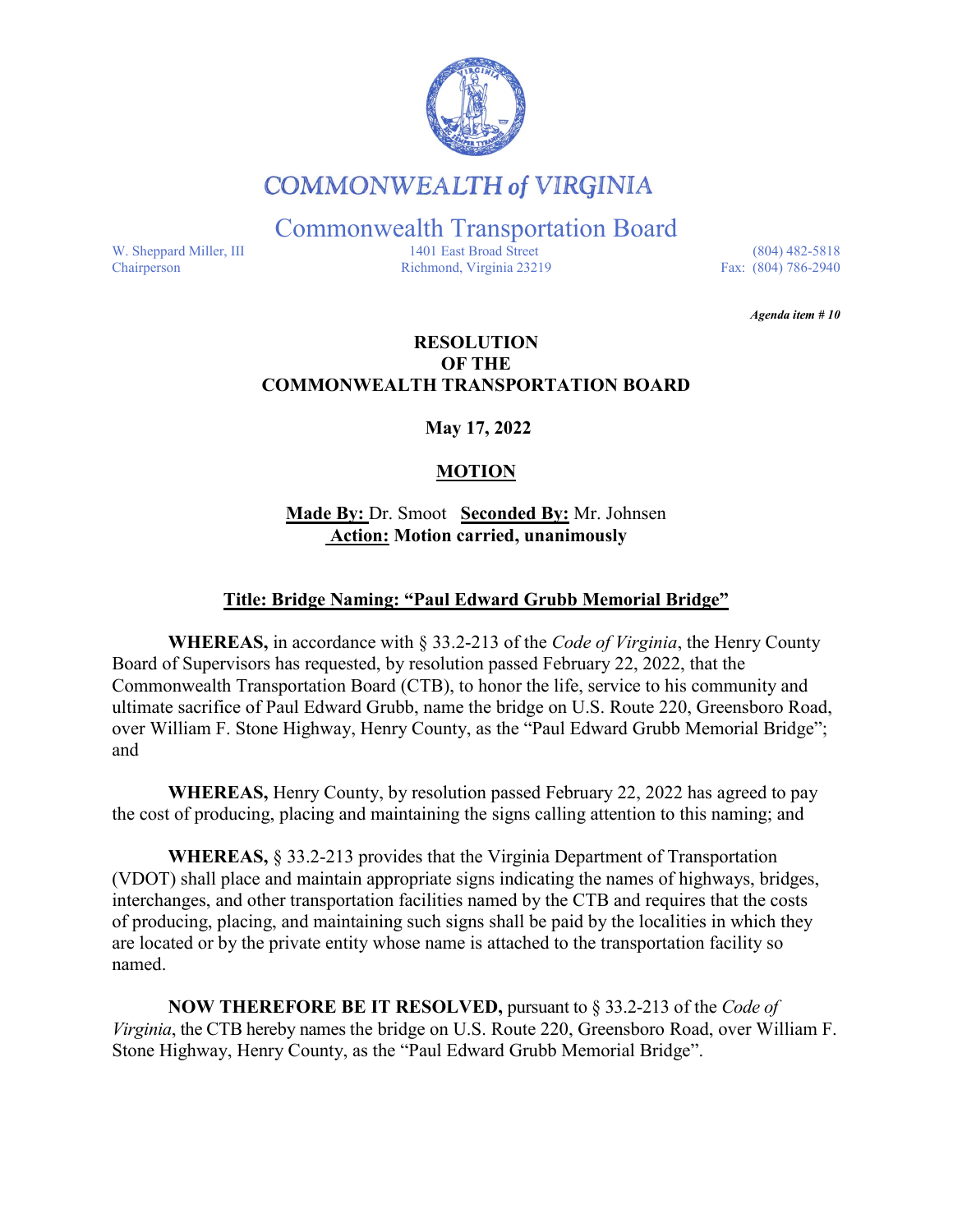Resolution of the Board Bridge Naming: "Paul Edward Grubb Memorial Bridge" May 17, 2022 Page 2 of 2

**BE IT FURTHER RESOLVED,** that VDOT is directed to produce, place, and maintain the signs calling attention to this naming, and secure payment from Henry County for these costs as required by law.

####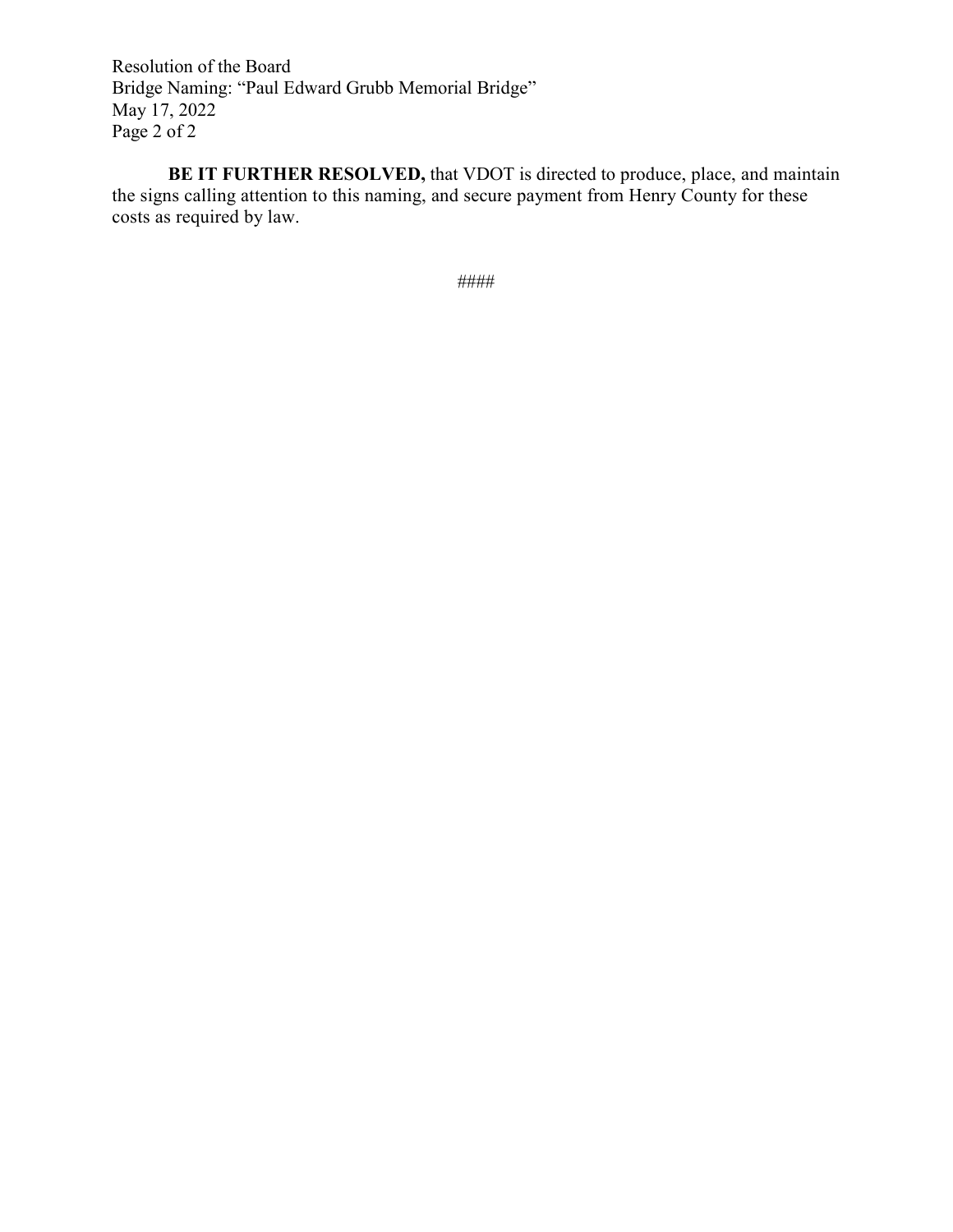#### **CTB Decision Brief**

Bridge Naming: "Paul Edward Grubb Memorial Bridge"

**Issue:** Commemorative naming of the bridge on U.S. Route 220, Greensboro Road, over William F. Stone Highway, Henry County as the "Paul Edward Grubb Memorial Bridge".

**Facts:** Henry County enacted a resolution on February 22, 2022 to honor the life, contributions to his community and ultimate sacrifice of Paul Edward Grubb who, while serving as a deputy sheriff with the Henry County Sheriff's Office, was killed in the line of duty on July 2, 1989 while honorably fulfilling his duties executing a search warrant.

**Recommendations**: The Virginia Department of Transportation (VDOT) recommends this request be approved.

**Action Required by CTB**: The *Code of Virginia* requires a majority of the CTB members to approve a resolution naming a highway or bridge, as appropriate. A resolution will be provided for the Board's consideration.

**Result if Approved**: The bridge on U.S. Route 220, Greensboro Road, over William F. Stone Highway, Henry County will be known as the "Paul Edward Grubb Memorial Bridge". In accordance with law and by resolution, Henry County agrees to pay the costs of producing, placing, and maintaining the signs calling attention to this naming.

**Options:** Approve**,** Deny, or Defer.

**Public Comments/Reactions:** VDOT is not aware of any opposition to this proposal.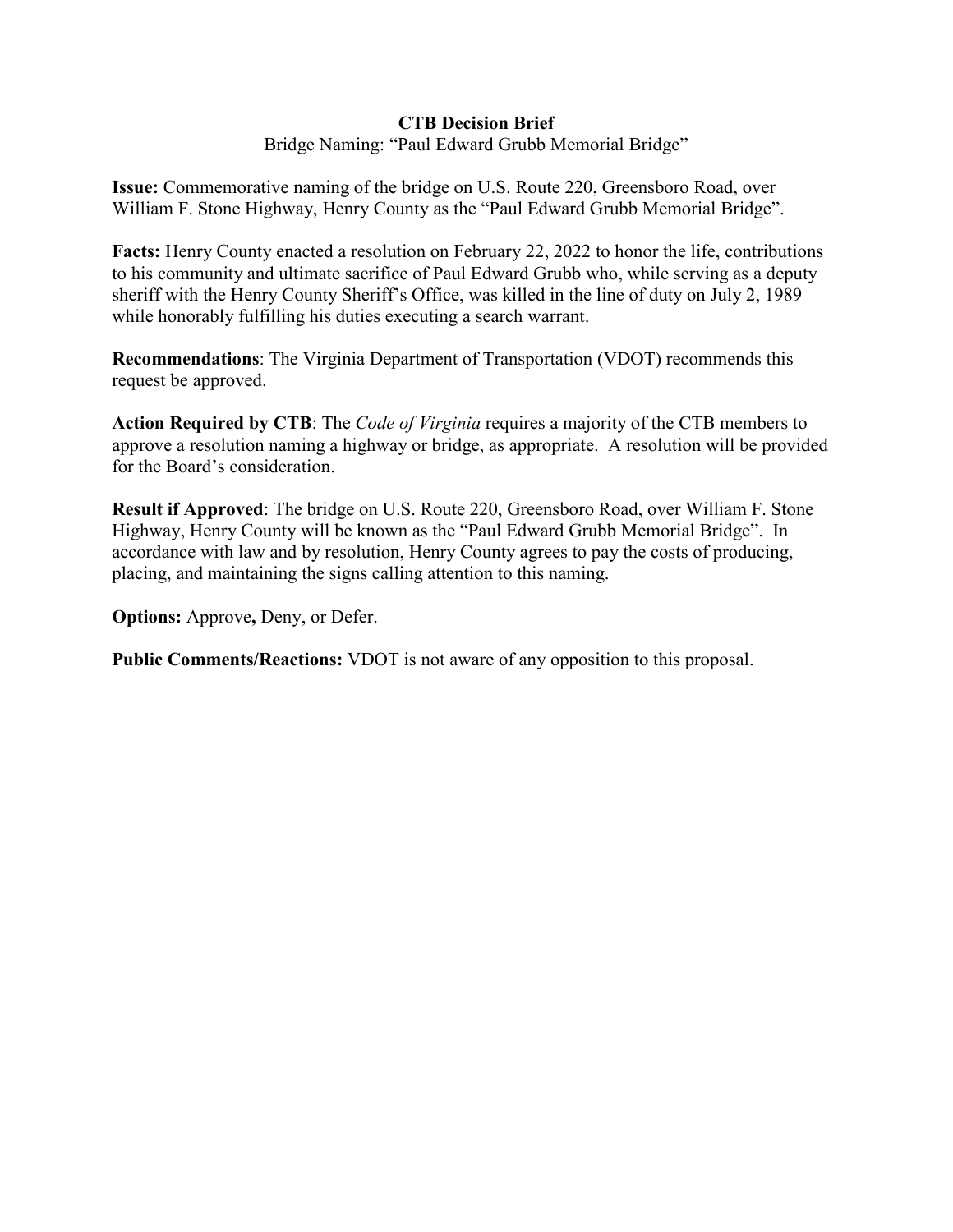

# Resolution of the **HENRY COUNTY BOARD OF SUPERVISORS**

Bridge Naming on Route 220 "Greensboro Road" over "William F. Stone Highway" in "Henry County" as the "Paul Edward Grubb Memorial Bridge."

WHEREAS, Deputy Paul Edward Grubb was killed in the line of duty on July 2, 1989, while honorably fulfilling his duties of executing a search warrant; and

WHEREAS, Henry County appreciates the extraordinary efforts and sacrifices made by law enforcement officers who routinely put themselves in harms way for the betterment of their community; and

WHEREAS, Section 33.2-213 of the Code of Virginia authorizes the Commonwealth Transportation Board (CTB) to give suitable names to state highways, bridges, interchanges, and other transportation facilities and change the names of any highways. bridges, interchanges, or other transportation facilities forming a part of the systems of state highways; and

**WHEREAS, Section 33.2-213 provides that the Virginia Department of Transportation** shall place and maintain appropriate signs indicating the names of highways, bridges, interchanges, and other transportation facilities named by the CTB and requires that the costs of producing, placing, and maintaining such signs shall be paid by the localities in which they are located.

NOW, THEREFORE, BE IT RESOLVED, that Henry County, in accordance with the requirements of Section 33.2-213 of the Code of Virginia, does hereby request that the Commonwealth Transportation Board name the bridge on Route 220 "Greensboro Road" over "William F. Stone Highway" in "Henry County" as the "Paul Edward Grubb Memorial Bridge" and

BE IT FURTHER RESOLVED, that Henry County agrees to pay the costs of producing, placing, and maintaining the signs calling attention to this naming.

Jim Adams, Chairman Henry County Board of Supervisors